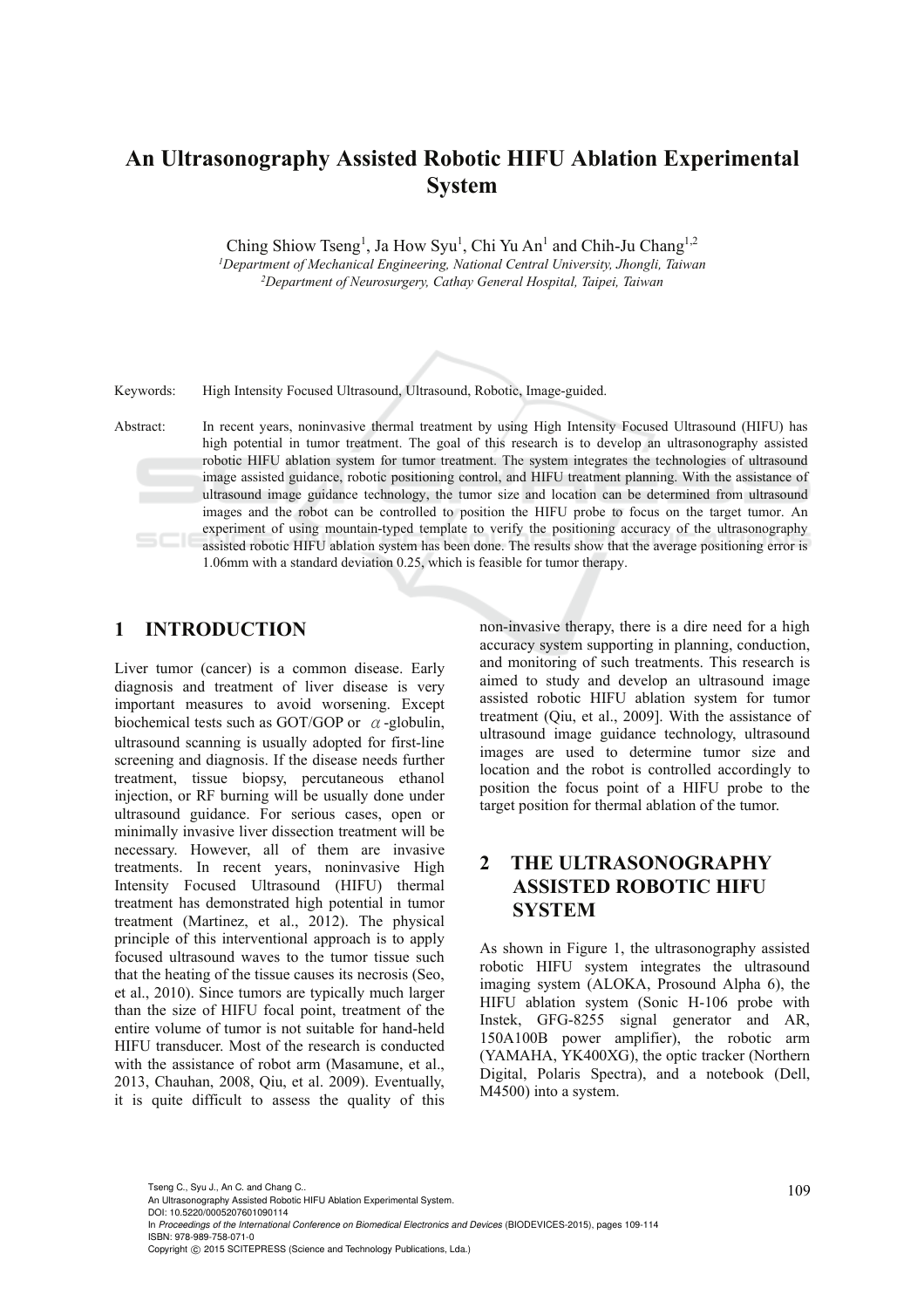

Figure 1: The ultrasonography assisted robotic HIFU system.

The ultrasound probe scans the tumor phantom to obtain the location of the tumor. The movement of the ultrasound probe is controlled by the motor-driven linear slide and detected by the optic tracker through the DRF (Dynamic Reference Frame, a tool with three IR reflective marker spheres), which is a reference coordinate frame tracked by the optic tracker. Through coordination transformation described below, the position of the tumor phantom relative to the ultrasound image frame can be transferred and represented by the robot frame. The robot is thus able to bring the focus point of the HIFU probe to aim at the tumor phantom. The signal generator and power amplifier are used to enable the HIFU probe to generate high-intensity sound power for thermal therapy.

## **3 COORDINATE TRANSFORMTION BETWEEN THE OPTIC TRACKER AND THE ULTRASOUND IMAGE FRAMES**

Figure 2 illustrates an experimental system for determining the coordinate transformation matrix  $T_I^U$ between the ultrasound probe frame  $(O_U)$  and the ultrasound image frame  $(O<sub>I</sub>)$ . A mountain-typed calibration template with three plates is fixed on the bottom of the water tank while a DRF  $(O_D)$  is also mounted on the upper corner of the water tank. The position  $(P_D)$  of the target point P (Figure 3) relative to the tank DRF frame (D) is calibrated prior to the experiment. A DRF  $(O<sub>U</sub>)$  is also attached on the ultrasound probe for position tracking of the probe. As shown in Figure 3, the middle plate of the calibration template is scanned by the ultrasound probe and the image coordinate  $(P<sub>I</sub>)$  of the target point P is determined from the ultrasound image. The position of the target point P relative to the optic tracker frame can be expressed through either the

tank DRF frame or the ultrasound probe frame as shown in equation (1).

$$
T_D^T P_D = T_U^T T_I^U P_I \tag{1}
$$

where I represents ultrasound image frame U represents ultrasound probe frame T represents optic tracker frame D represents the tank DRF frame  $T_D^T$ ,  $T_U^T$ ,  $P_D$  and  $P_I$  are known.

The transformation matrix  $T_I^U$  can be determined by bringing the tracker and image coordinates of the target point P at three or more positions,  $P_i (P_{Di} \cdot P_{Ii})$ , i=1, 2,...N, N>3 into equation (1) and solved by optimization method such as the least square algorithm. After the transformation matrix  $T_I^U$  has been determined, the coordinates of any target tumor detected by ultrasound scan (Figure 5) can be transferred and expressed relative to the optic tracker frame as described by equation (2).

$$
= T_{\mathrm{U}}^{\mathrm{T}} T_{\mathrm{I}}^{\mathrm{U}} P_{\mathrm{I}} \tag{2}
$$



Figure 2: The coordinate transformation among all frames for the registration of the optic tracker and the ultrasound image.

The calibration template used for the registration of the optic tracker frame and the ultrasound image frame is shown in Figure 3. Since ultrasound scan beam has a slice thickness (elevational direction), it is necessary to determine the middle plane of the slice so that the following positioning calibration will be more precise. Therefore, a three-layer template is designed to make sure that the ultrasound scan is correctly located on the middle plate which will have brighter or clear boundary images than the other two plates.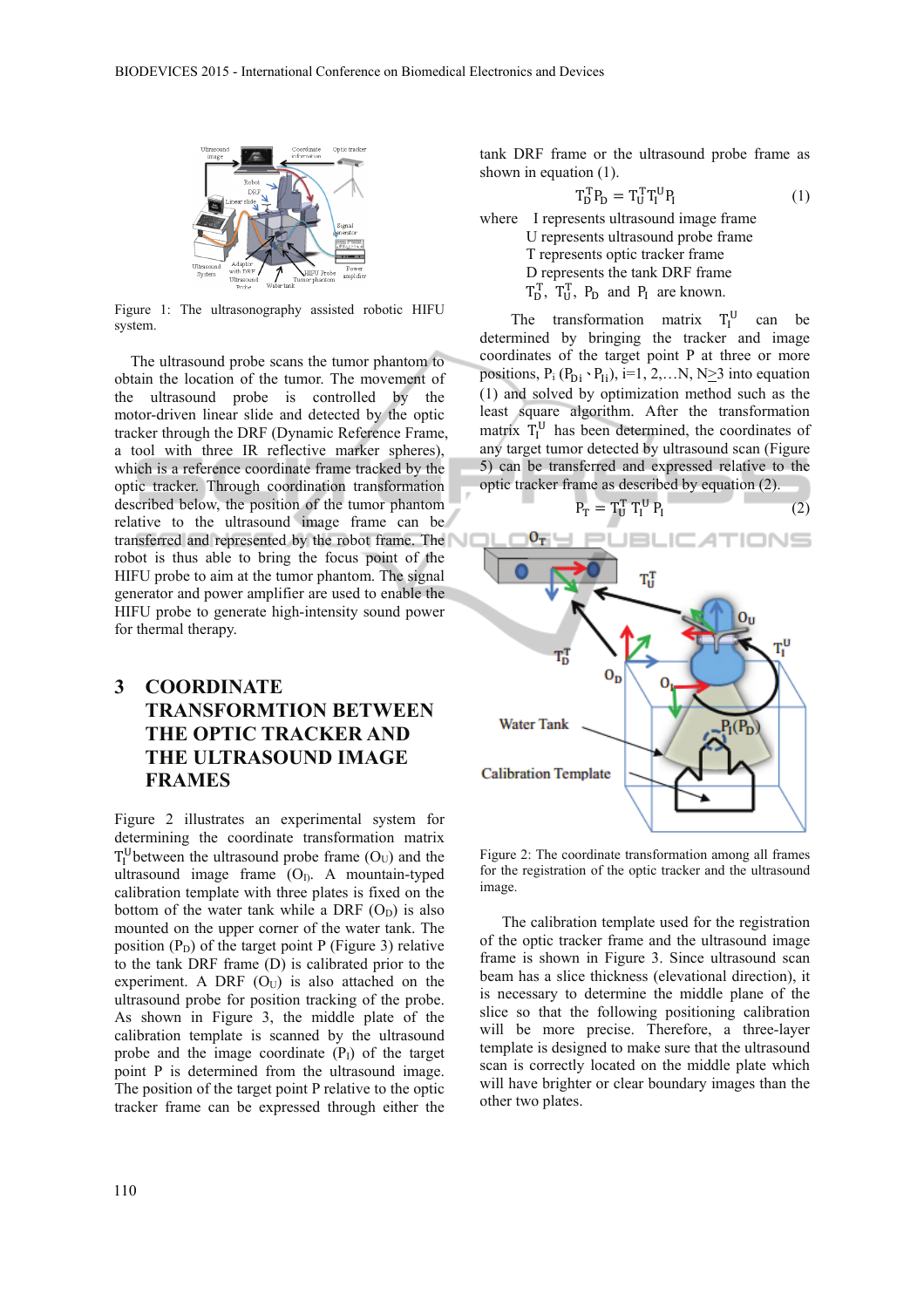

Figure 3: The calibration template and the boundary image of the middle plate, which is clearer than those of the other two plates.

## **4 COORDINATE TRANSFORMATION BETWEEN THE ROBOT AND THE ULTRASOUND SYSTEM**

Figure 4 shows the coordinate transformation relationship between the optic tracker and the robot. A tracking device mounted with a DRF (coordinate frame E) and a pin of 10cm in length (tip point P represents the focus point of the HIFU transducer) is designed and mounted at the end effector of the robot. A DRF is fixed on the robot base and used to define the world coordinate frame W in case the optic tracker is moved during the experiment. The robot coordinate frame is defined as frame R. The transformation matrix  $T_W^T$  and  $T_E^T$  can be determined directly by the optic tracker. The transformation matrix  $T_W^R$  is to be solved so that the coordinates relative to the optic tracker frame can be transformed relative to the robot frame. In other words, the coordinates of any target point determined by the ultrasound scan can be transformed to those relative to the robot frame through the optic tracker.

The position of the origin of the coordinate frame E,  $O<sub>E</sub>$ , can be described relative to the coordinate frame W as below.

$$
\mathbf{O}_W = \left(\mathbf{T}_W^{\mathrm{T}}\right)^{-1} \mathbf{T}_E^{\mathrm{T}} \mathbf{O}_E \tag{3}
$$

If the robot is manipulated to move around, the coordinates of point  $O<sub>E</sub>$  relative to the coordinate frames R and W are calculated by the robot controller and equation (3) respectively. Therefore, the transformation matrix  $T_W^R$  between the robot and optic tracker can be determined by equation (4).

$$
O_R = T_W^R O_W \tag{4}
$$

Because both  $O_W$  and  $O_R$  are not square matrices (4x1), we use least mean square algorithm to solve  $T_W^R$ .

$$
T_W^R = O_R O_W^T (O_W O_W^T)^{-1}
$$
 (5)

After completion of the registrations between the ultrasound image and the optic tracker and between the optic tracker and the robot, the coordinates of the target tumor scanned and detected by the ultrasound system can be transformed and represented by the robot frame. The transformation is defined by Eq. (6) and illustrated by Figure 5.

$$
P_R = T_W^R T_T^W T_U^T T_I^U P_I \tag{6}
$$

where  $P_1$ : Image coordinate of the target tumor



Figure 4: The coordinate transformation between the optic tracker and the robot.

Figure 5 also shows that the HIFU transducer has been mounted to the end effector of the robot for HIFU thermal treatment.



Figure 5: The coordinate transformation between the tumor  $P<sub>I</sub>$  and the robot.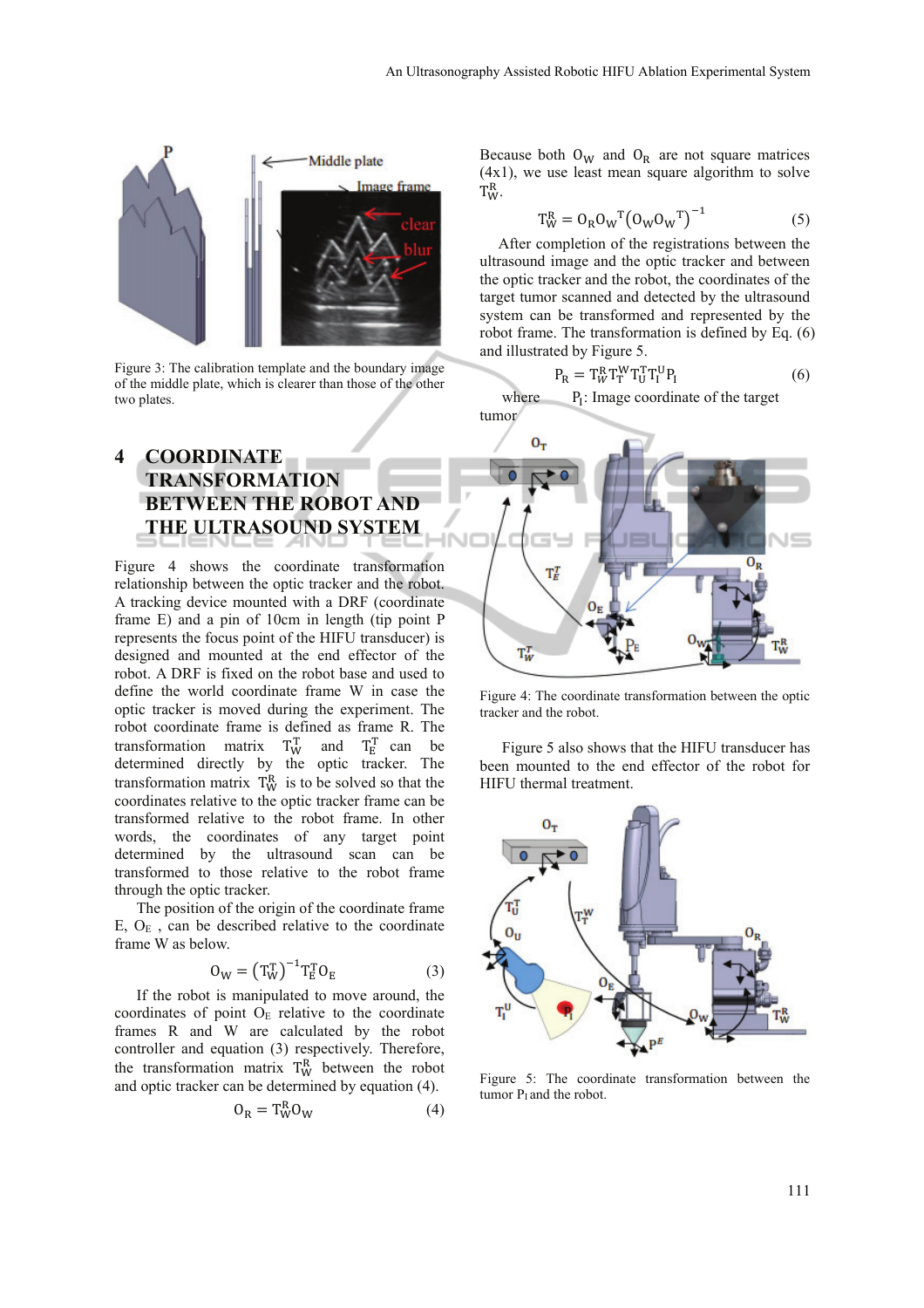The procedures of the HIFU thermal ablation of the ultrasonography assisted robotic HIFU system is described in the flow chart of Figure 6.



Figure 6: The procedure of thermal ablation of the robotic HIFU system.

### **5 EXPERIMENT AND DISCUSSION**

#### **5.1 Position Measure of the Target**

An experiment has been conducted to verify the position measure error through the coordinate transformation between the ultrasound image and the optic tracker frames. The mountain-type template was seated in depth of 3cm, 7cm and 12cm. The template in each depth was scanned three times by the ultrasound probe. The positioning error is defined as the difference between the image coordinate of the target point after coordinate transformation and the coordinate measured directly by the optic tracker. The average positioning error of the three peak points of the template in depth of 3cm, 7cm and 12cm are 1.49mm, 1.46mm and 2.15mm respectively. Table 1 listed the experiment data of the case in 7cm depth.

#### **5.2 Positioning of the Robot Arm**

The robot was commanded to move around to ten positions to calculate the transformation matrix  $T_W^R$  by Eq. (5). After that, the calibration template of Figure 3 seated in depth 7cm was scanned by the ultrasound. Then the robot was command to move the pinpoint P (Figure 4) of the rod to the three peak points of the template as shown in Figure 7. The distance errors between the peak points and the pinpoint P are listed in Table 2. The positioning error is 1.06±0.25mm.



Figure 7: The pinpoint of the rod positions to the peak point of the calibration template.

| No. of<br>point   | Coordinate of<br>the target point |        |               | No. of       | Coordinates of<br>the guided pinpoint |                    |          | Distance error |
|-------------------|-----------------------------------|--------|---------------|--------------|---------------------------------------|--------------------|----------|----------------|
|                   | $\mathbf{x}$                      | y      | z             | Image        | X                                     | y                  | z        |                |
| $\mathbf{1}$<br>1 | 38.9                              | 27.9   | $-89.5$       | I            | 39.1                                  | 28.0               | $-90.5$  | $-0.24$        |
|                   |                                   |        |               | H            | 39.1                                  | 28.0               | $-90.7$  | $-0.17$        |
|                   |                                   |        |               | Ш            | 39.5                                  | 27.8               | $-90.5$  | $-0.62$        |
| $\overline{2}$    | 18.3                              | 14.0   | $-87.7$       | I            | 18.0                                  | 13.6               | $-88.1$  | 0.27           |
|                   |                                   |        |               | $\mathbf{I}$ | 17.4                                  | 13.8               | $-88.5$  | 0.83           |
|                   |                                   |        |               | Ш            | 18.1                                  | 13.9               | $-88.1$  | 0.18           |
| 3                 | 13.7                              | $-0.1$ | $-104.5$      | I            | 14.0                                  | $-0.5$             | $-105.4$ | $-0.28$        |
|                   |                                   |        |               | $\mathbf{I}$ | 14.2                                  | $-0.2$             | $-105.5$ | $-0.46$        |
|                   |                                   |        |               | Ш            | 14.0                                  | $-0.0$             | $-105.8$ | $-0.29$        |
| Max error         |                                   | 1.38   | Average error |              | 1.01                                  | Standard deviation |          | 0.26           |

Table 1: Distance error of the phantom in 7cm depth.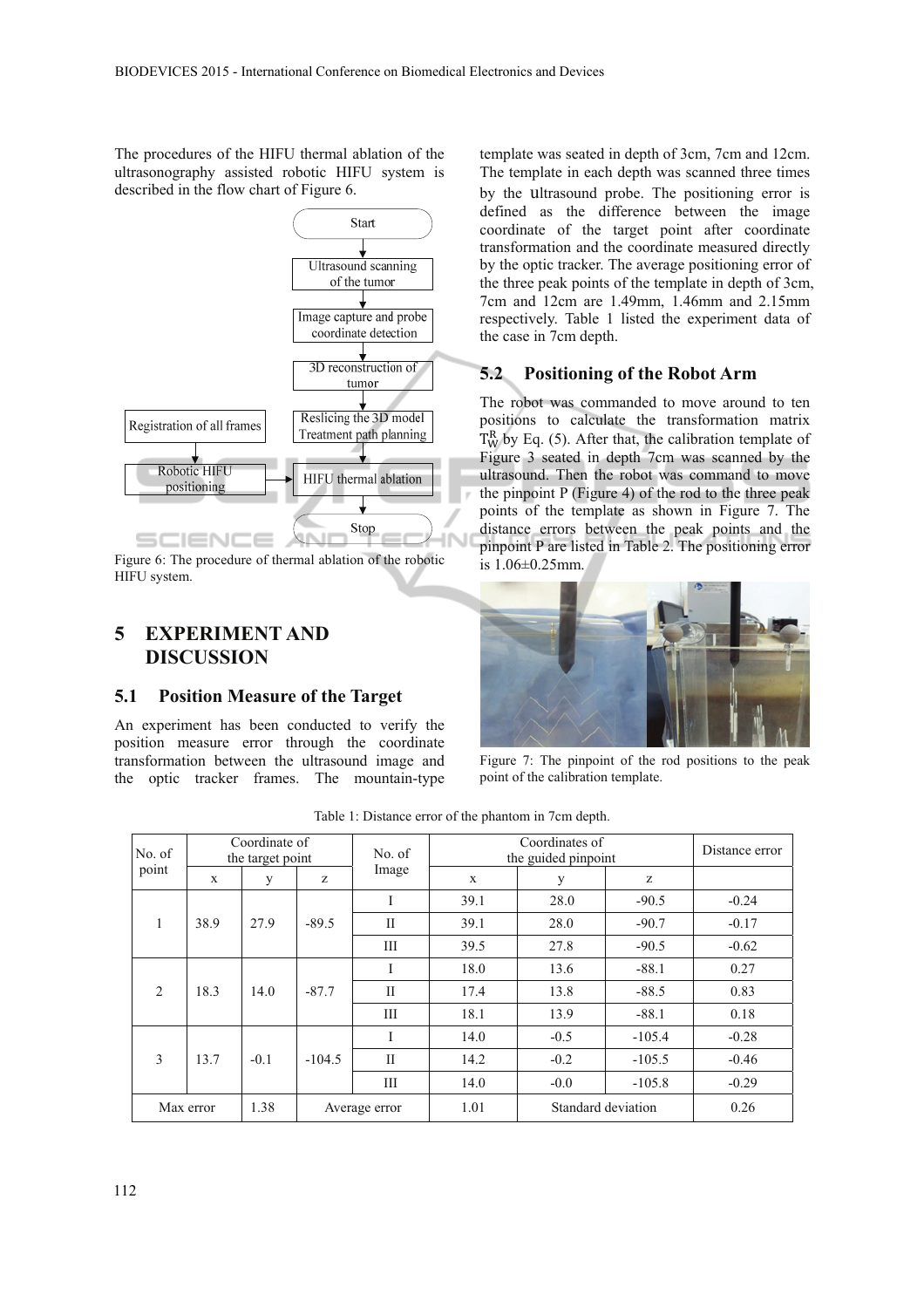| No. of<br>point | Coordinate of<br>the target point |        |               | No. of       | the guided pinpoint | Distance error     |          |      |
|-----------------|-----------------------------------|--------|---------------|--------------|---------------------|--------------------|----------|------|
|                 | X                                 | y      | Z.            | Image        | $\mathbf x$         | y                  | z        |      |
| 1               | 38.9                              |        | $-89.8$       | I            | 39.2                | 27.8               | $-90.6$  | 1.04 |
|                 |                                   | 27.9   |               | $\mathbf{I}$ | 39.2                | 27.9               | $-90.6$  | 1.10 |
|                 |                                   |        |               | Ш            | 39.6                | 27.7               | $-90.5$  | 1.16 |
| 2               | 18.3                              |        | $-87.7$       | Ι            | 18.1                | 13.5               | $-88.2$  | 0.79 |
|                 |                                   | 14.0   |               | $\mathbf{I}$ | 17.5                | 13.7               | $-88.5$  | 1.19 |
|                 |                                   |        |               | III          | 18.2                | 13.8               | $-88.1$  | 0.50 |
| 3               | 13.7                              | $-0.1$ | $-104.5$      | Ι            | 14.0                | $-0.6$             | $-105.5$ | 1.16 |
|                 |                                   |        |               | H            | 14.2                | $-0.4$             | $-105.6$ | 1.23 |
|                 |                                   |        |               | Ш            | 14.0                | $-0.1$             | $-105.9$ | 1.40 |
| Max error       |                                   | 1.4    | Average error |              | 1.06                | Standard deviation |          | 0.25 |

Table 2: Positioning error of the robot arm.

Table 3: Positioning error of HIFU thermal ablation.

| No. of<br>points |          | Position of the target (mm) |              | Position of the ablation (mm) | Distance error |              |     |
|------------------|----------|-----------------------------|--------------|-------------------------------|----------------|--------------|-----|
|                  | Y        | $\mathbf{v}$                | $\mathbf{z}$ | X                             |                | $\mathbf{z}$ |     |
|                  | $-71.6$  | 248.6                       | 79.7         | $-71.4$                       | 248.2          | 80.0         | 0.5 |
|                  | $-70.6$  | 289.2                       | 81.2         | $-72.6$                       | 288.6          | 81.1         | 2.1 |
|                  | $-112.0$ | 248.4                       | 79.63        | $-111.0$                      | 248.1          | 79.7         | 1.0 |
|                  | $-109.0$ | 289.5                       | 81.24        | $-108.0$                      | 288.7          | 80.3         | 1.6 |

#### **5.3 Positioning of HIFU Ablation**

The ultrasonography assisted robotic HIFU treatment experiment was conducted by commanding the robot to move HIFU focus point to ablate the four corner points of a phantom, which was detected by ultrasound images. Figure 8 shows the HIFU focus point can be positioned to the target (corner) points for thermal ablation. The average positioning error is  $1.3 \pm 0.8$ mm and the distance error of each corner point is listed in Table 3.



Figure: 8: Positioning experiment of the HIFU thermal ablation.

#### **6 CONCLUSIONS**

This study proposes an ultrasonography assisted robotic HIFU system for thermal ablation of tumor. The position coordinates of targets determined by the ultrasound image are transformed to the robot coordinate frames so that the robot can move the HIFU probe to focus on the targets. The experiment results show that positioning errors of the robotic HIFU system is accurate enough for thermal ablation treatment of tumor tissue. Since robots have great dynamic response in motion, it is highly possible to apply the robotic HIFU system to treat live tumors in the future, which requires the compensation of movement due to respiration.

#### **ACKNOWLEDGEMENTS**

The authors would like to thank for the financial support from Ministry of Science and Technology, Taiwan, under the contract of NSC 101-2221-E-008- 020-MY3.